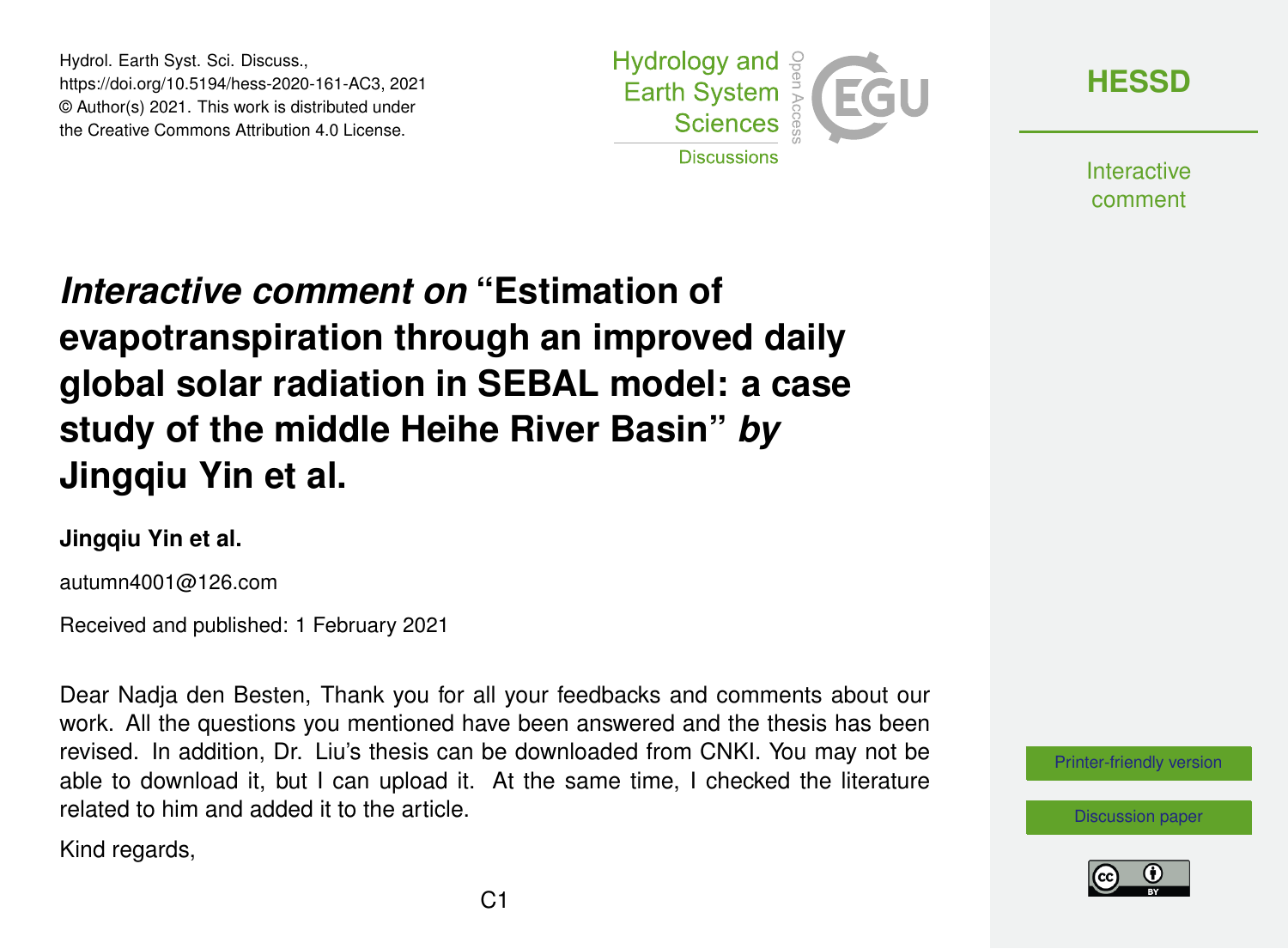Jingqiu Yin

Autumn4001@126.com

The answers to your questions are as follows:

1. L. 11 Response: I have deleted it.

2. L. 41-45 Response: The"arid and semi-arid areas" has been revised to "arid and semi-arid regions."

3. L. 42-43 be specific and name them Response: The L.42-43 has been revised to "The research on the evapotranspiration process of desert oasis is an important link in the study of its hydrological and ecological interaction, hydrological cycle and oasis ecosystem management."

4. L. 45 The "especially" has been revised to "Especially" Response: I have revised.

5. L. 76 100m resolution Response: The "100m" has been revised to "100m×100m"

6. L.99 The "comes" has been revised to "was adopted" Response: I have revised.

7. L.99 So you also downscaled this to 100m? how ? Response: Positioning spatiotemporal precision on more practical scales, weighing the spatial heterogeneity of the underlying surface of the study area and the limitations of remote sensing observations, so that the regional ET model can be directly driven by remote sensing parameters that satisfy the regional spatial heterogeneity scaleil N which not only satisfies the application requirements(i.e. agriculture activities) but also does not lose its maneuverability(Liu,2008). DEM with spatial resolution of  $100m \times 100m$  is used. The retrieved parameters of TM are resampled 100m×100m to meet the application needs. Based on the neighborhood similarity of surface spatial attributes, the thermal enhancement method proposed by Kustas et al., (2003) is improved, and the MODIS 250m vegetation index is used to improve the resolution of 1KM's LST and surface albedo products to 250m(Liu,2008). Furthermore, the TM 100m vegetation index is used to improve the

## **[HESSD](https://hess.copernicus.org/preprints/)**

Interactive comment

[Printer-friendly version](https://hess.copernicus.org/preprints/hess-2020-161/hess-2020-161-AC3-print.pdf)

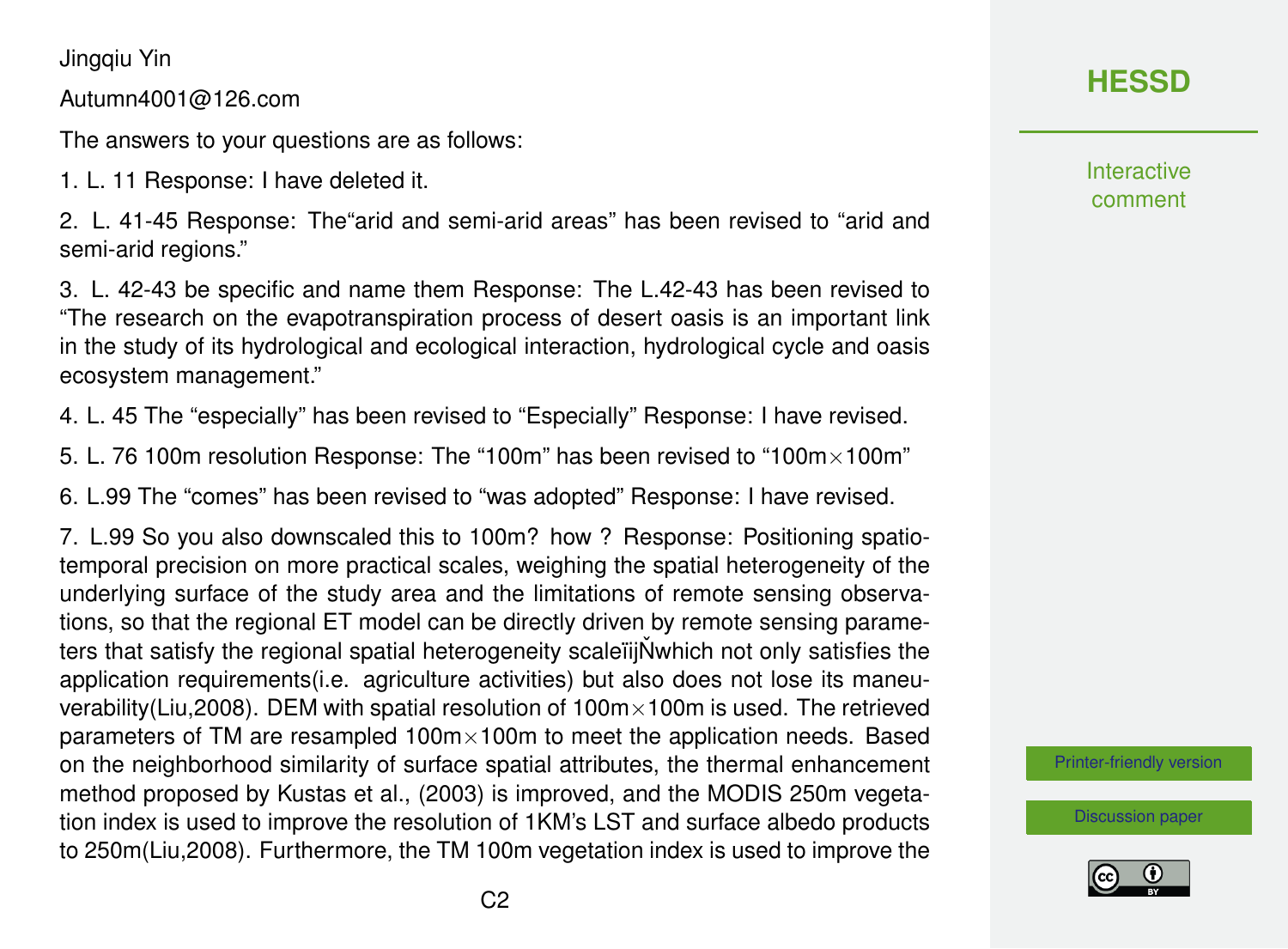resolution of the product from 250 to 100 m

8.L.101 added "Landsat". Response: I have added "Landsat".

9. L.101 "The heights of vegetation", how was done? Stop sentence to explain this. Than to meteo data. Response: the heights of vegetation, which are actually measured, in order to calculate the roughness length.

10. .L.104 two ET measurement Response: In addition, an eddy covariance instrument in oasis farmland is used to obtain ET and other water and heat flux hourly, and a small lysimeter is used to measure ET in wetland to obtain ET daily

11.L.110-111 I am not sure how this is done? It is not retrieved form the website? You did it yourself ? Response: I have revised, and added the new website. We got the data from the old website, but they've changed now. The land cover data on the internet can't meet our requirements. It was made by Dr. Li, one of the authors, who also used it in his article.

12.L.144 shouldn't this be "d b" instead of "b"? Response: No. b is right.

13.L.193 It is a pity I can not find this source on line. Surface albedo is of huge influence to the evaporation flux. I am wondering why the sensitivity analysis turns out differently and also where the study of Liu was performed. Response: Yes, surface albedo is moderate sensitive to ET, but the LST and daily GSR are more sensitive than it(Liu ,2008, Zheng et al.,2016, Xia,et al.,2013, Chen,2007). Liu's research was carried out in Shandong Province, China. The experimental station is Yucheng comprehensive experimental station of Chinese Academy of Sciences. Dr. Liu's thesis can be downloaded from CNKI freely. You may not be able to download it, but I can upload it. And Chen (2007) made a similar study on sensitivity analysis, and reached the same conclusion as Liu in Zuomaoxikong watershed in the source region of Yangtze river.( Chen's thesis canalso be downloaded from CNKI freely.) â Să In our study period, except for the amount of cloud, other weather conditions are the same, and there is no **[HESSD](https://hess.copernicus.org/preprints/)**

**Interactive** comment

[Printer-friendly version](https://hess.copernicus.org/preprints/hess-2020-161/hess-2020-161-AC3-print.pdf)

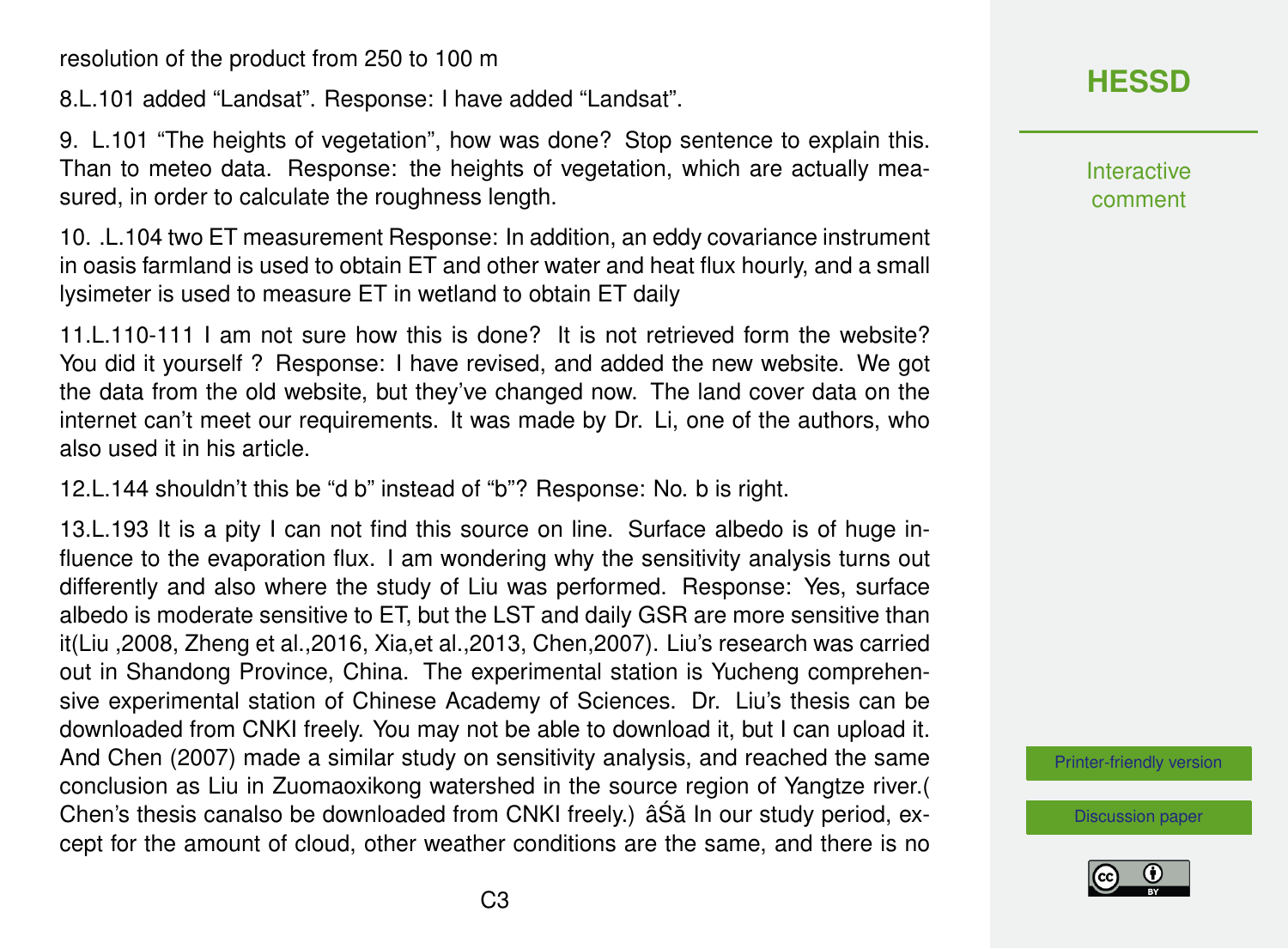rainfall. âŚa We also find that the surface albedo and NDVI are almost unchanged, in several consecutive days. âS<sup>'</sup> c we also find that the surface albedo of MODIS from 21 to 24 is almost unchanged. âSč If the study period is discontinuous and the interval is long, the surface albedo can not be used. The third strategy is suitable for continuous multi day periodãĂĆ

143.L.210 So do you interpolate between TM observation dates? Or do you downscale MODIS with TM? Please explain. Response: Please look at the answer of the sixth question.

15.L.231 Response: I have revised, and the ambiguous part is removed.

16.L.249-250 this seems a conclusion. Response: I have deleted it.

17.L.255 Response: I have revised, and the ambiguous part is removed.

18.L.272 And is that expected? Please interpret these results and discuss. Response: Yes, the simulated ET of the improved scheme is what we expect. I have revised, and added the tables. results and discuss:In wetland, the mean measured ET for 4 days was 2.1 mm. The MABE of the improved scheme-simulated ET is 0.6 mm, and the MARBE is 28%. For the original scheme ET, the MABE is 1.4 mm, and the MARBE is 64%. The simulated ET changes from 3.4 mm (original scheme) to 2.1 mm (improved scheme).

19.L.282 This is new. Should be mentioned in area description. Response: Heihe River is an inland river in arid and semi-arid region. In the middle reaches, all farmland irrigation water comes from of Heihe River, which is agricultural production water mentioned in the introduction of the article.

20.L.283-285 Response: I have revised: Fig. 6 and 7 illustrate that, for all land cover types, except for water bodies, the highest ET value is found over the farmland given the presence of irrigation water, followed by forest, wetland, and residential areas, the lowest values appeared over bare rock land. And the ambiguous part is removed.

Interactive comment

[Printer-friendly version](https://hess.copernicus.org/preprints/hess-2020-161/hess-2020-161-AC3-print.pdf)

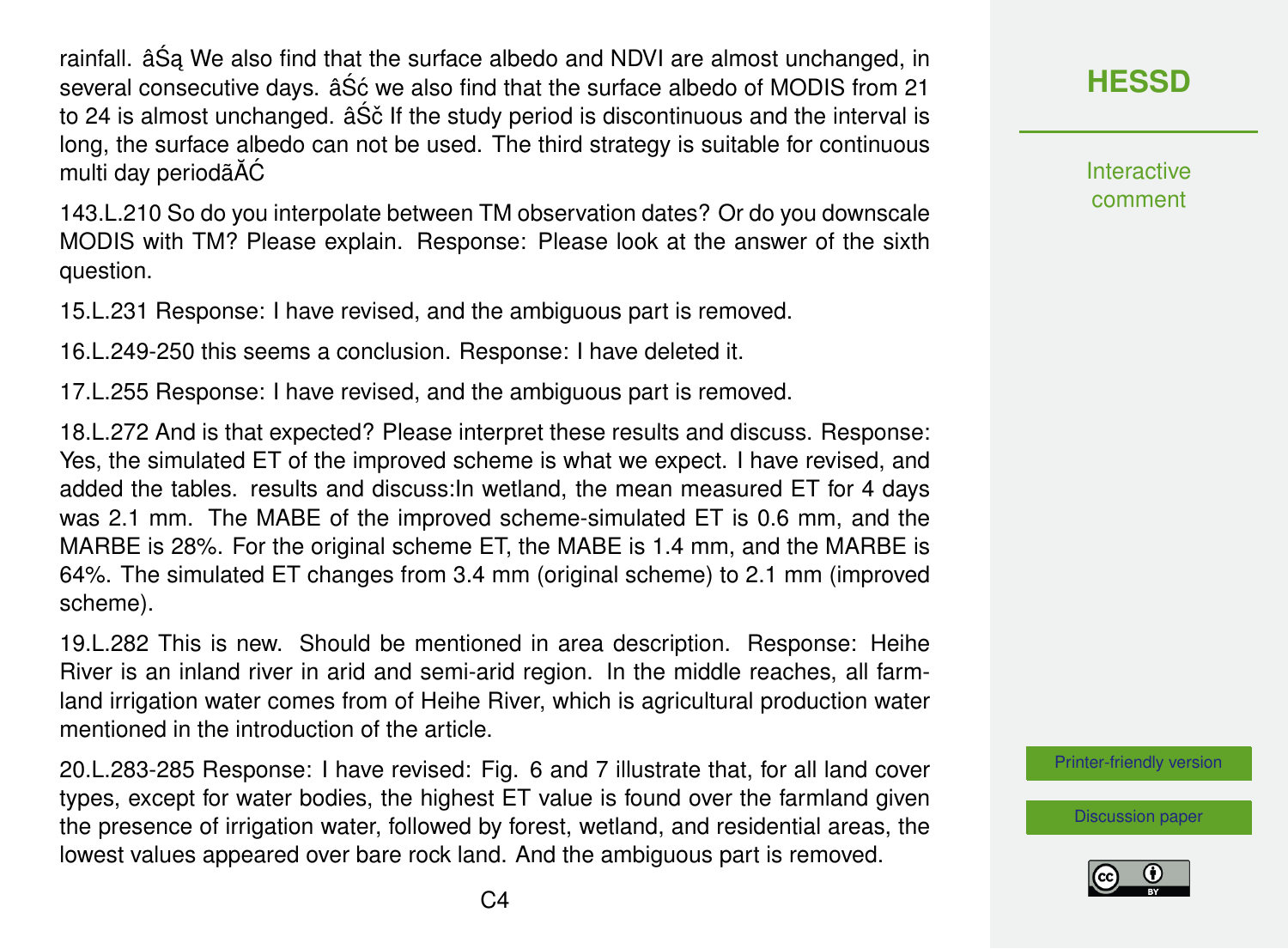21.L.305 And maybe mention again how novel this is. Response: I have revised: Considering astronomical, atmospheric (i.e., air molecules, water vapor, and cloud), and surface factors (i.e., slope, aspect, terrain shading, and surface coverage), the new daily GSR model is proposed, based on Iqbal model C. By using DEM data and remote sensing data, surface factors are extracted, and by using meteorological station data and remote sensing data, atmospheric factors, including sunshine duration, are calculated. The new model has been coupled with SEBAL to better estimate ET. The daily surface ET of June 21–24, 2009 in Heihe River Basin of Gansu Province is simulated. The results can be summarized as follows:

22.L.288-289 don't use the word vicinity(is it about distance ),but approximately for instance. Response: The "vicinity" has been revised to "approximately"

23.L.337 What do you mean? Irrigated farmland show high ET rates? Response: Yes, in this region, the water source of crop growth in the middle reaches of Heihe River is irrigated by Heihe River. So irrigated farmland show high ET rates.

24.349-453 Response: I have deleted it.

25. Maybe a flowchart will help to describe the methodology. Response: I have added it. Please look at Fig.1.

References Xia T, Wang Z: Sensitivity re-analysis of SEBAL to input data[J]. J Tsinghua Univ(Sci&Techn01). 2013,53(9):1241-1248 Zheng CL, Wang Q, Li PH. Coupling SEBAL with a new radiation module and MODIS products for better estimation of evapotranspiration[J]. Hydrolog SCI J.2016.61(8): 1535–1547.doi: http://dx.doi.org/10.1080/02626667.2015.1031762 Chen Ling, 2007. Estimation of Regional Evapotranspiration Using Advanced SEBAL. M.S. thesis, Lanzhou University. 56pp

**[HESSD](https://hess.copernicus.org/preprints/)**

**Interactive** comment

[Printer-friendly version](https://hess.copernicus.org/preprints/hess-2020-161/hess-2020-161-AC3-print.pdf)



Interactive comment on Hydrol. Earth Syst. Sci. Discuss., https://doi.org/10.5194/hess-2020- 161, 2020.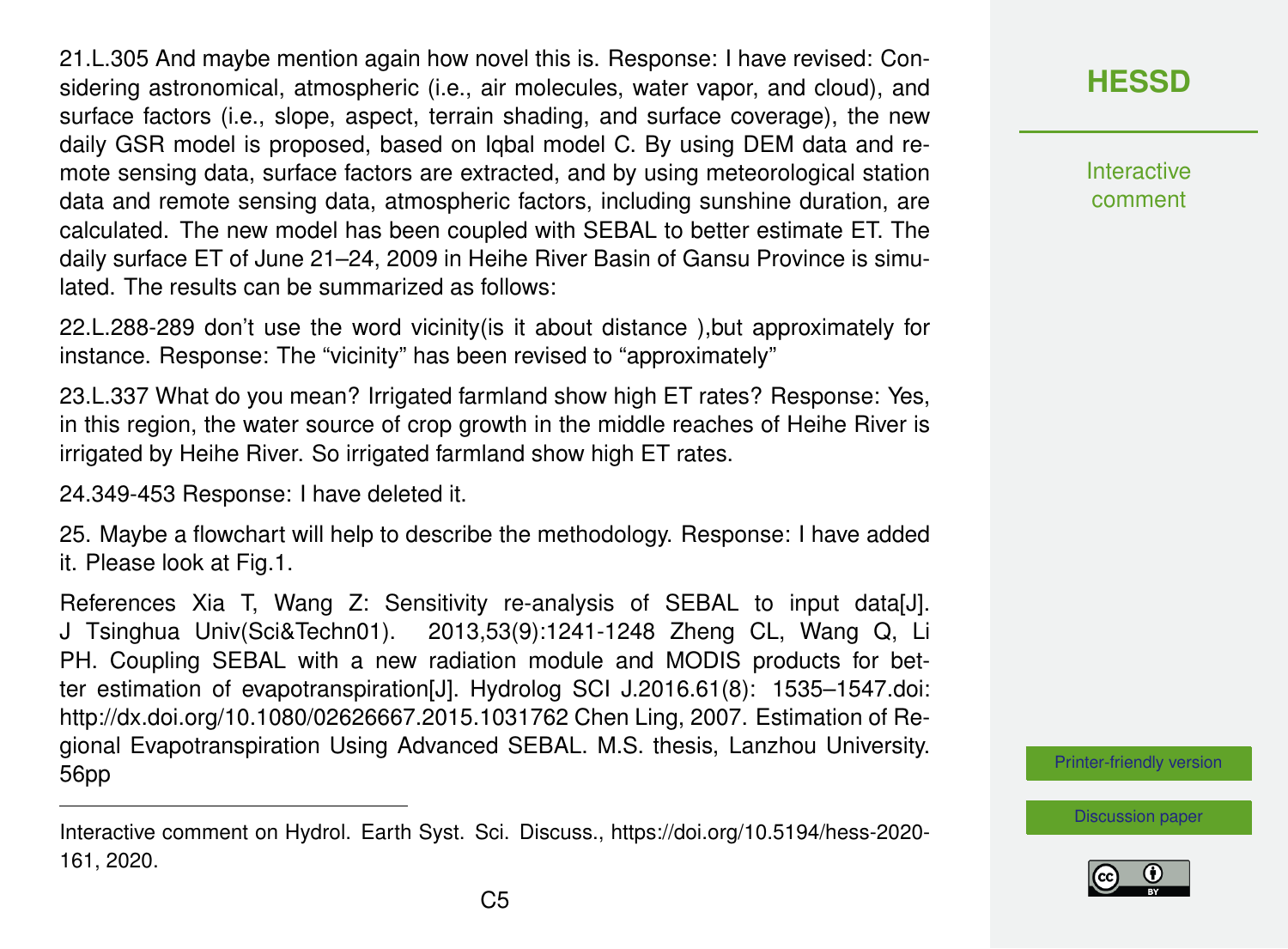Interactive comment



Fig.1. Flow chart of this study

[Printer-friendly version](https://hess.copernicus.org/preprints/hess-2020-161/hess-2020-161-AC3-print.pdf)

[Discussion paper](https://hess.copernicus.org/preprints/hess-2020-161)



**Fig. 1.**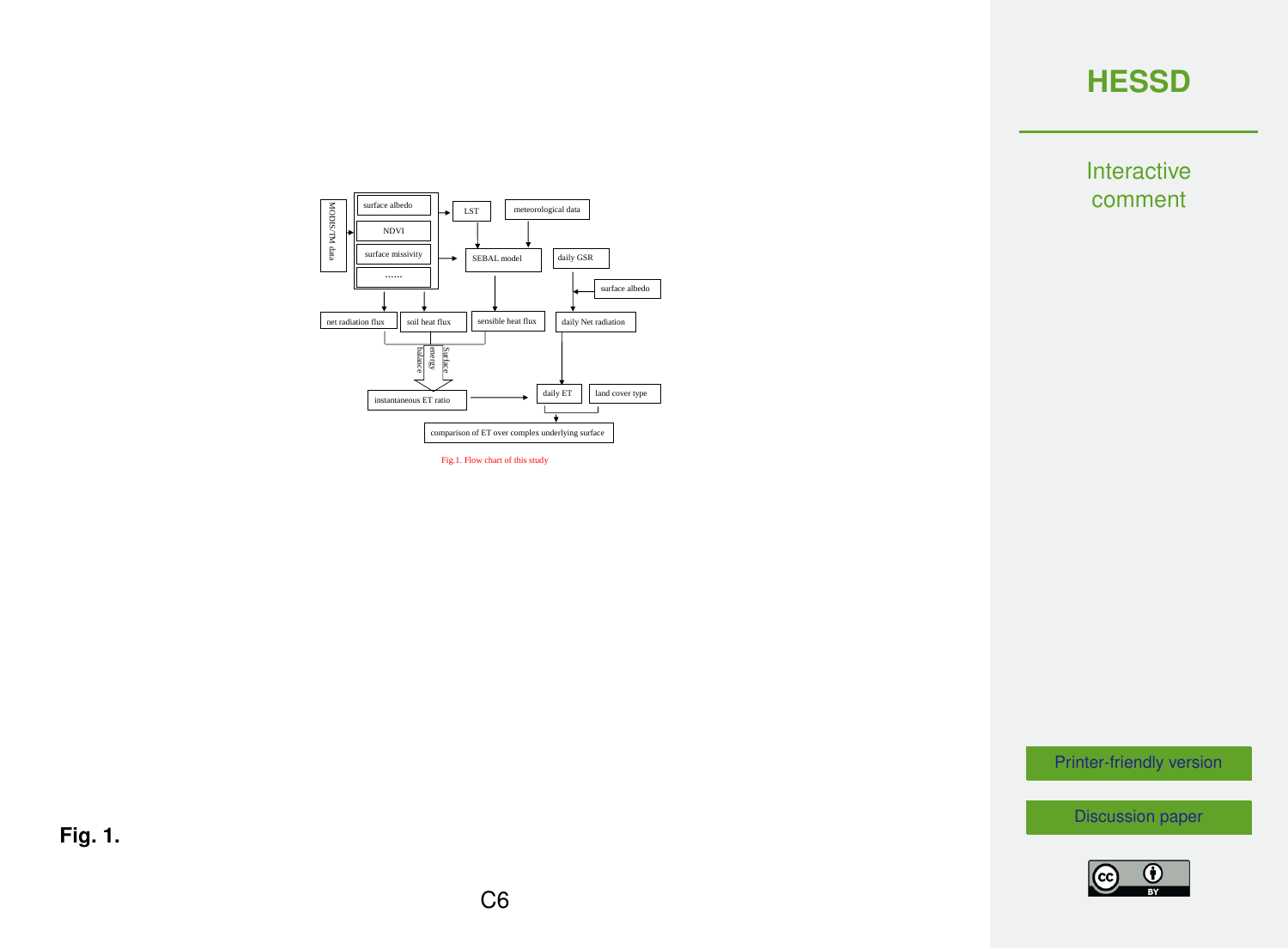Interactive comment

| Table 2                                                    |  |
|------------------------------------------------------------|--|
| ET of three combination schemes on 24 June, 2009(Unit: mm) |  |

| Classification              | farmland |          |          | wetland  |          |          |  |
|-----------------------------|----------|----------|----------|----------|----------|----------|--|
|                             | measured | original | improved | measured | original | improved |  |
|                             | ET       | scheme   | scheme   | ET       | scheme   | scheme   |  |
| TM strategy                 | 4.8      | 6.3      | 5.0      | 2.2      | 47       | 3.5      |  |
| <b>MODIS</b>                | 4.8      | 63       | 42       | 2.2      | 4        | 2.6      |  |
| strategy<br><b>TM/MODIS</b> | 4.8      | 7.0      | 4.8      | 2.2      | 47       | 31       |  |
| Hybrid strategy             |          |          |          |          |          |          |  |

[Printer-friendly version](https://hess.copernicus.org/preprints/hess-2020-161/hess-2020-161-AC3-print.pdf)

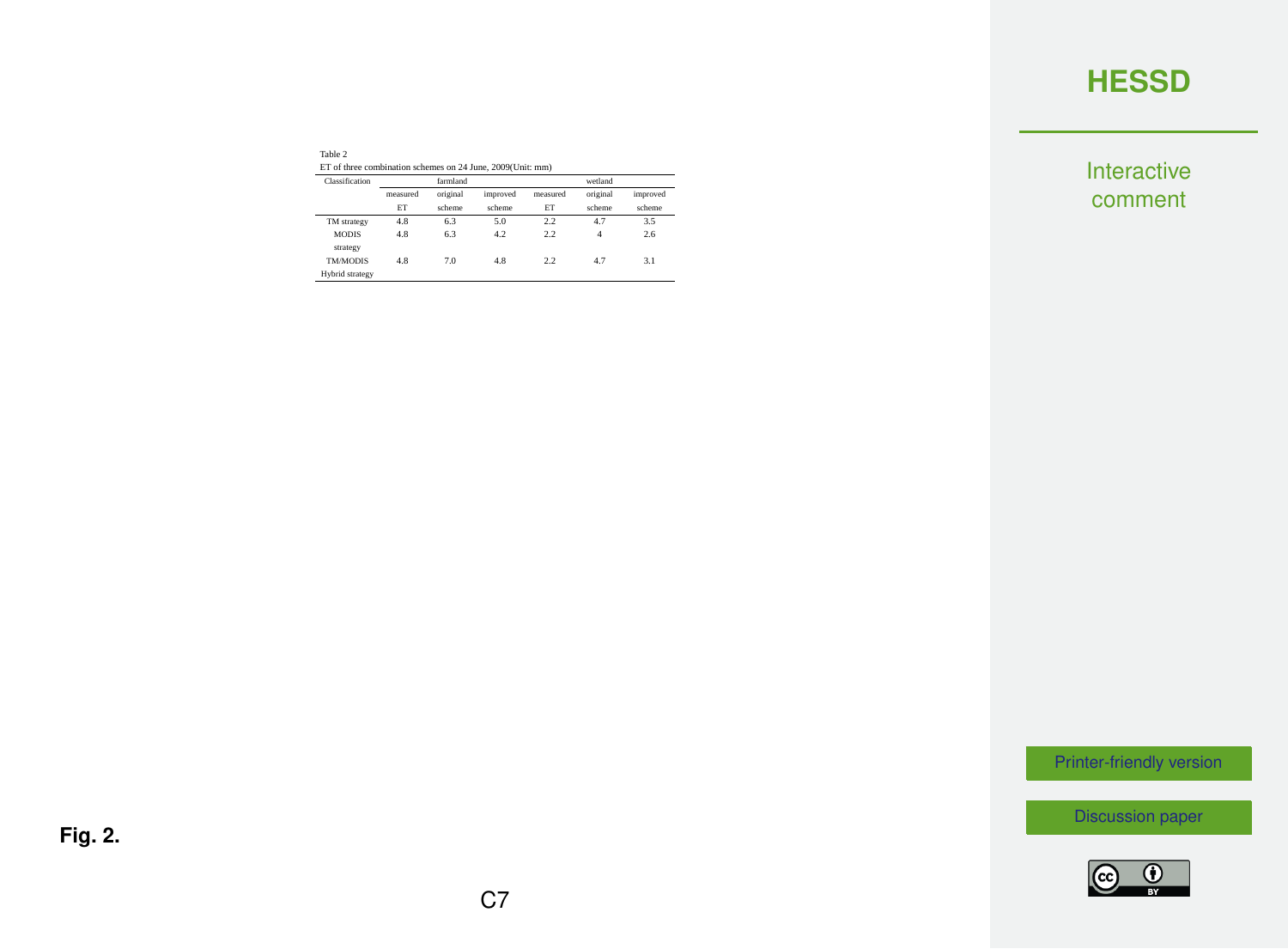Interactive comment

| Table 3                                                                  |  |
|--------------------------------------------------------------------------|--|
| Errors of ETs of three combination strategies on 24 June, 2009(Unit: mm) |  |

| simulation      | simulation      |             | farmland             | wetland     |                      |
|-----------------|-----------------|-------------|----------------------|-------------|----------------------|
| strategy        | scheme          | <b>MARE</b> | <b>MARRE</b><br>(% ) | <b>MARE</b> | <b>MARRE</b><br>(96) |
|                 | original scheme | 15          | 31                   | 2.5         | 114                  |
| TM strategy     | improved scheme | 02          | 4                    | 13          | 59                   |
| <b>MODIS</b>    | original scheme | 15          | 31                   | 18          | 82                   |
| strategy        | improved scheme | 0.6         | 13                   | 0.4         | 18                   |
| <b>TM/MODIS</b> | original scheme | 22          | 46                   | 2.5         | 114                  |
| strategy        | improved scheme | $\Omega$    | $\Omega$             | 09          | 41                   |

[Printer-friendly version](https://hess.copernicus.org/preprints/hess-2020-161/hess-2020-161-AC3-print.pdf)

[Discussion paper](https://hess.copernicus.org/preprints/hess-2020-161)



C8